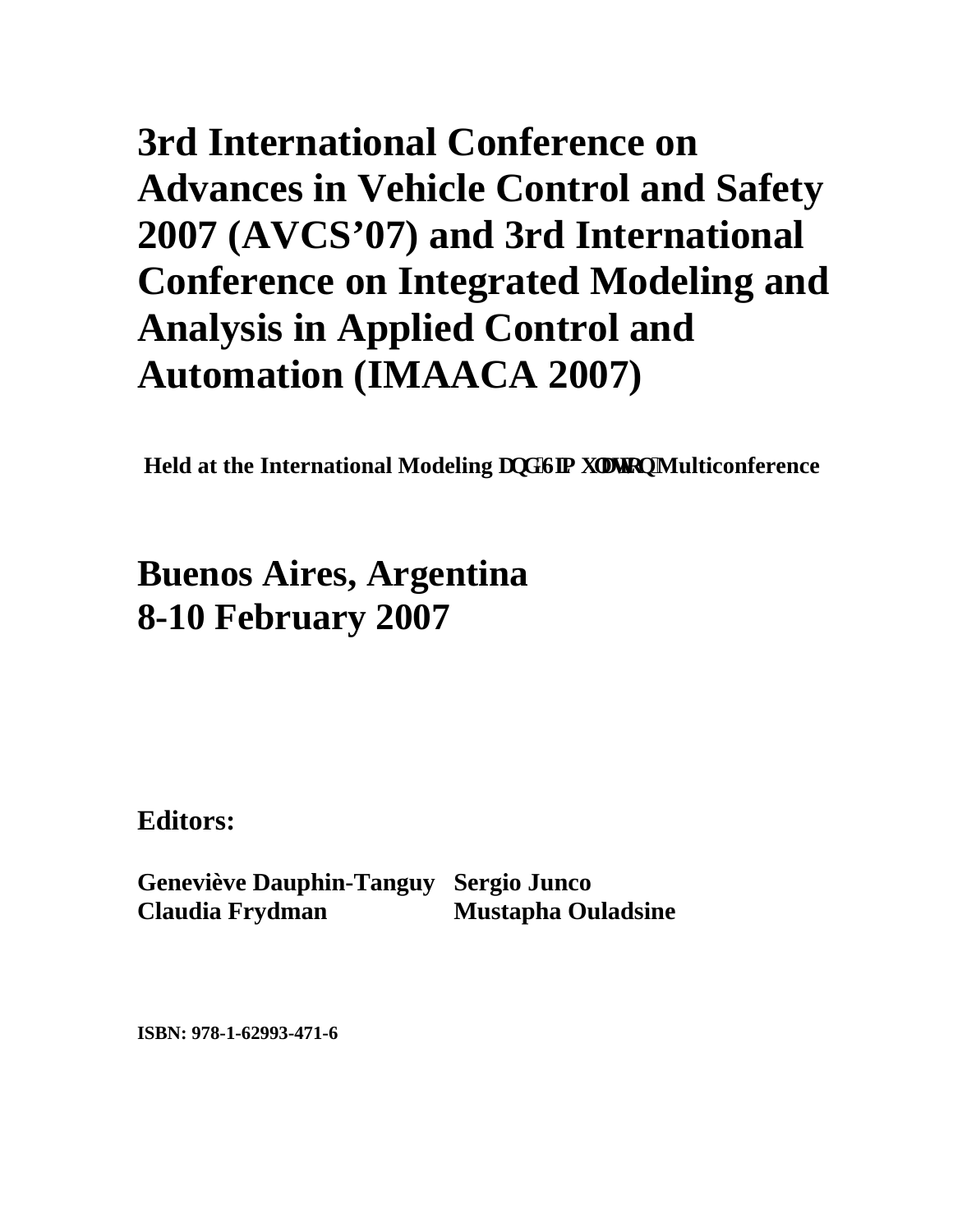**Printed from e-media with permission by:** 

Curran Associates, Inc. 57 Morehouse Lane Red Hook, NY 12571



**Some format issues inherent in the e-media version may also appear in this print version.** 

Copyright© (2007) by CAL-TEK S.r.l. All rights reserved.

Printed by Curran Associates, Inc. (2014)

For permission requests, please contact CAL-TEK S.r.l. at the address below.

CAL-TEK S.r.l. Via Spagna 240-242 87036 Rende (CS) Italy

Phone: +39 333 7042 612 Fax: +39 0984 937849

info@cal-tek.eu

## **Additional copies of this publication are available from:**

Curran Associates, Inc. 57 Morehouse Lane Red Hook, NY 12571 USA Phone: 845-758-0400 Fax: 845-758-2634 Email: curran@proceedings.com Web: www.proceedings.com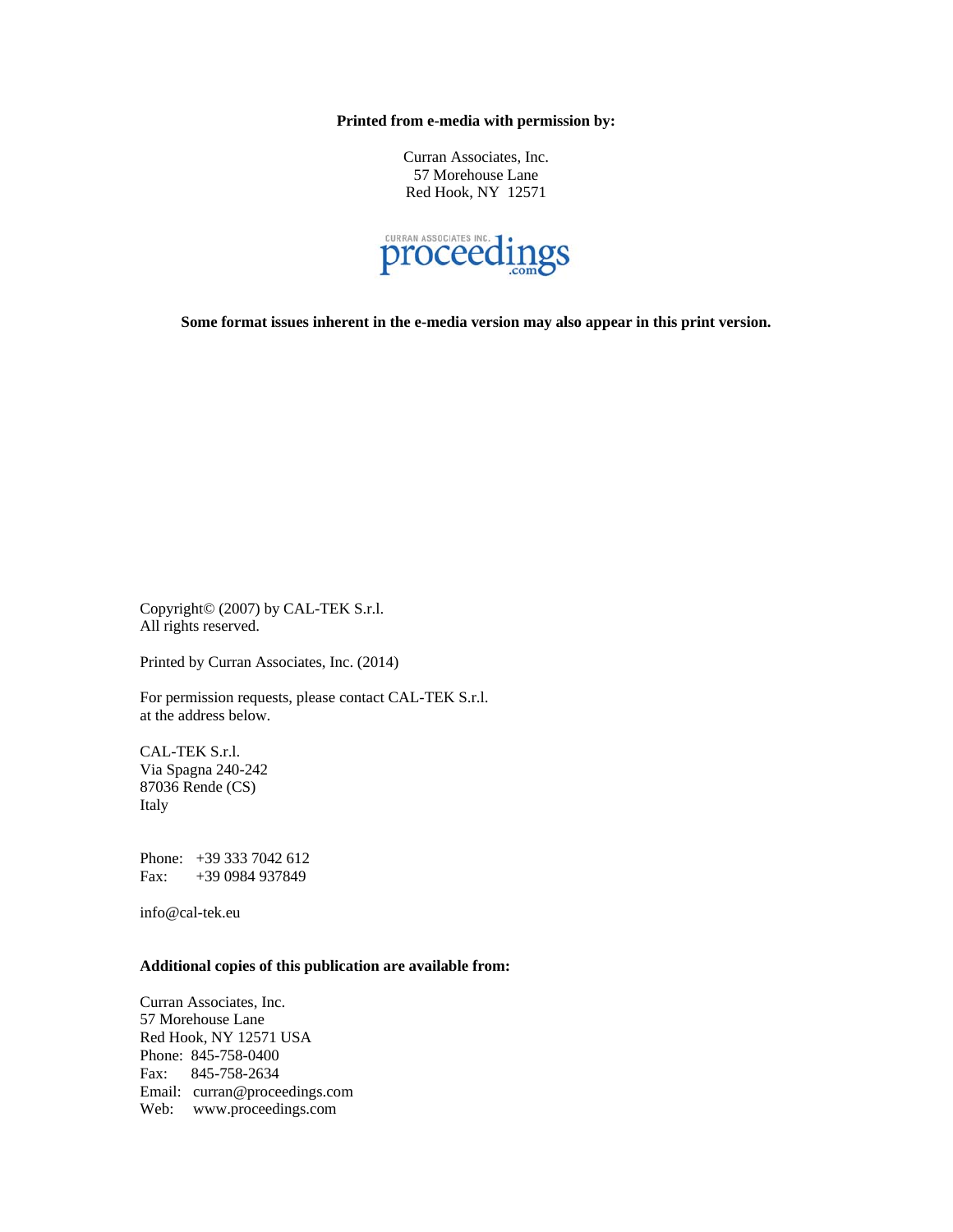## **Contents**

 $\sim$   $\sim$ 

 $\frac{1}{2}$ 

 $\sim 10^7$ 

| " Fuel Cell / Battery hybrid vehicle: From global optimization to real time power management<br><b>Tracking Control of a Mobile Robot using Linear Interpolation</b>                         |  |
|----------------------------------------------------------------------------------------------------------------------------------------------------------------------------------------------|--|
| " High-Order Sliding-Mode Observation and Identification for Linear Systems with Unknown Inputs                                                                                              |  |
|                                                                                                                                                                                              |  |
|                                                                                                                                                                                              |  |
| R                                                                                                                                                                                            |  |
|                                                                                                                                                                                              |  |
| " Control for Teleoperation of Mobile Robots                                                                                                                                                 |  |
| * Anti-Sway Control of a Gantry Crane with Flexible Rope                                                                                                                                     |  |
| " Kinematic and Adaptive Dynamic Trajectory Tracking Controller for Mobile Robots<br>Felipe Nascimento Martins, Wanderley Cardoso Celeste, Ricardo Carelli, Mário Sarcinelli Filho, Teodiano |  |
| Denote That Path Following and Obstacle Avoidance Control of a Unicycle-type Robot                                                                                                           |  |
|                                                                                                                                                                                              |  |
| " Improving Vehicle Safety through Infrastructure Systems                                                                                                                                    |  |
| " Road Geometry Effect On Traffic Safety: "Vehicle/Infrastructure Modelling"                                                                                                                 |  |
| <b>Elaboration of a formal model for aircraft. Pilot activity Deviations</b>                                                                                                                 |  |
| Rail Station Design Based on Passenger Movement Simulation<br>۰                                                                                                                              |  |
| " Safe State Machines for Reactive Mode Handling of manufacturing systems                                                                                                                    |  |

 $\sim$ 

 $\label{eq:2} \frac{1}{\sqrt{2}}\left(\frac{1}{\sqrt{2}}\right)^{2} \left(\frac{1}{\sqrt{2}}\right)^{2} \left(\frac{1}{\sqrt{2}}\right)^{2} \left(\frac{1}{\sqrt{2}}\right)^{2} \left(\frac{1}{\sqrt{2}}\right)^{2} \left(\frac{1}{\sqrt{2}}\right)^{2} \left(\frac{1}{\sqrt{2}}\right)^{2} \left(\frac{1}{\sqrt{2}}\right)^{2} \left(\frac{1}{\sqrt{2}}\right)^{2} \left(\frac{1}{\sqrt{2}}\right)^{2} \left(\frac{1}{\sqrt{2}}\right)^{2} \left(\frac{$ 

 $\bar{z}$ 

 $\mathcal{A}^{\mathcal{A}}$ 

 $\sim$ 

 $\sim$ 

 $\sim 0.01$ 

 $\sim$ 

 $\hat{\mathcal{A}}$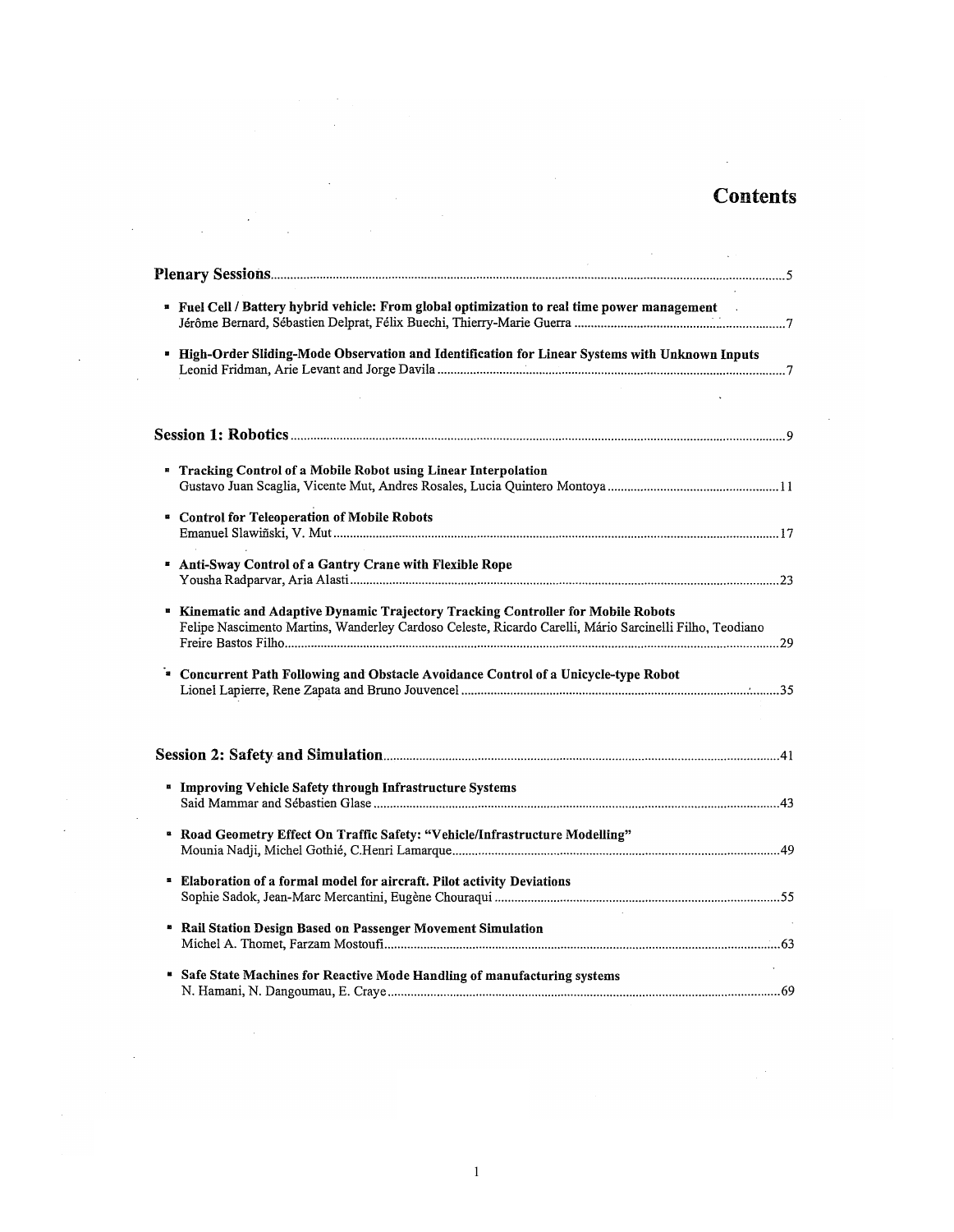| " Resistance and Inductance Parameters Computation in Deep Bar Rotors - Design Equations                                      |
|-------------------------------------------------------------------------------------------------------------------------------|
|                                                                                                                               |
| <b>Error Estimation for Perturbed DAE's</b>                                                                                   |
|                                                                                                                               |
| <b>Example 1 Robust Control Design with Guaranteed State Ultimate Bound</b>                                                   |
|                                                                                                                               |
| " Comparison between GMDH Models Applied to System Monitoring and Diagnosis                                                   |
|                                                                                                                               |
| " Modelling for Control and diagnosis for a class of Non Linear complex switched systems                                      |
|                                                                                                                               |
|                                                                                                                               |
| * Integrated Control of Highway Systems Using Flatness-Based Concept                                                          |
|                                                                                                                               |
|                                                                                                                               |
| " Theoretical Performance of Polymer optical Fibers based on the Glass transition                                             |
| <b>Temperature Prediction</b>                                                                                                 |
|                                                                                                                               |
| <sup>¤</sup> NN-based software tool for wireless communications simulation                                                    |
|                                                                                                                               |
| " Defective Wafer Detection Using Neural Network Approach and Multivariate Statistical Approach                               |
| Abderrahmane Boubezoul, Bouchra Ananou, Mustapha Ouladsine, Sebastien Paris, Hassan Noura125                                  |
|                                                                                                                               |
|                                                                                                                               |
| " Modeling and Diagnosis of a Mini Drone Helicopter                                                                           |
|                                                                                                                               |
| Diagnosis of Helicopter Rotor Defects - A Proposed Hybrid Architecture based on the Coupling<br>of Self-Organizing Maps (SOM) |
|                                                                                                                               |
|                                                                                                                               |
| <sup>8</sup> Control surfaces fault detection and isolation for an unmanned Aerial Vehicle                                    |
| " Reconfigurable control allocation against partial control effector faults in aircraft                                       |
|                                                                                                                               |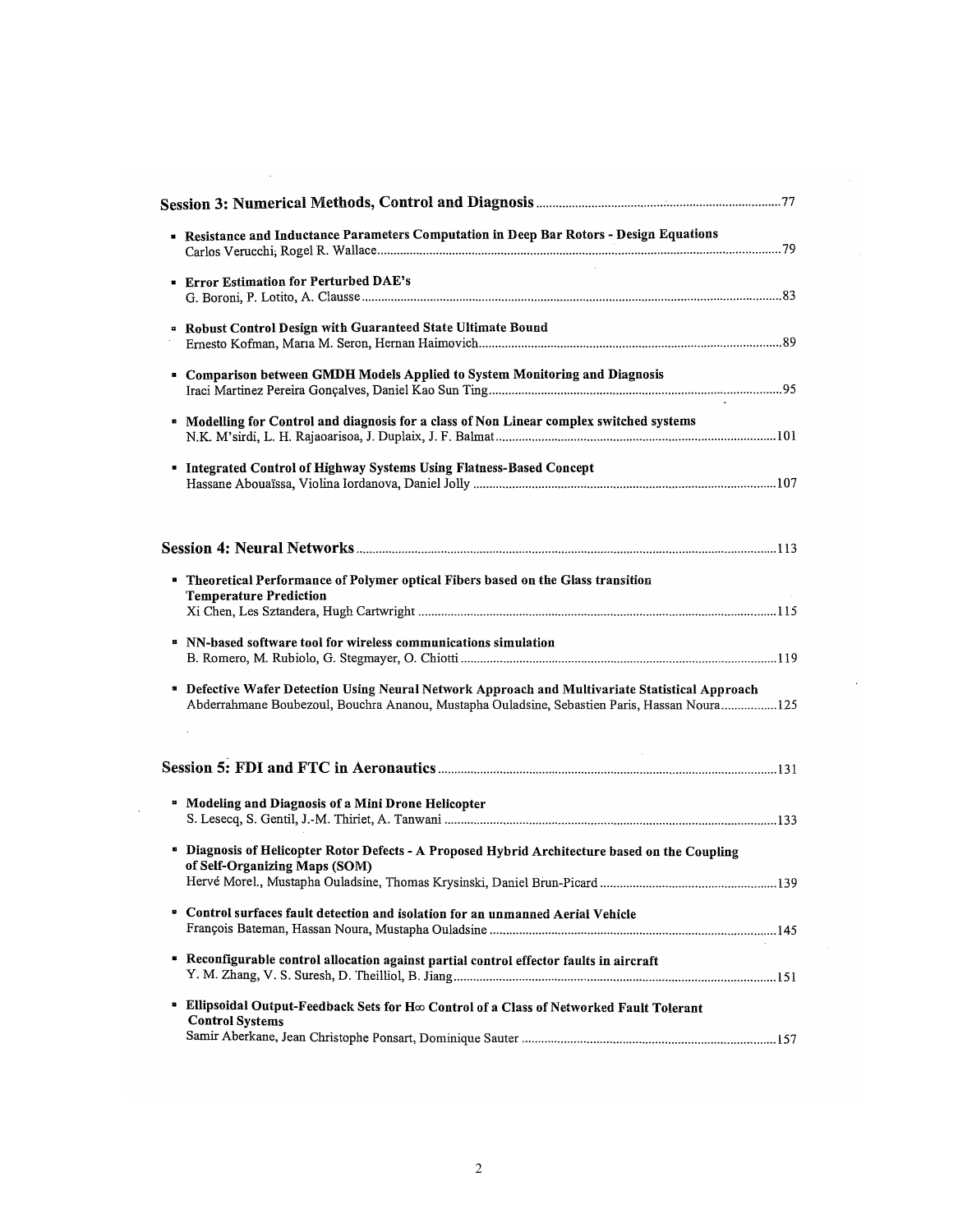| " Go Around Decision Aid For Large Civil Aircraft In The Approach Phase                  |  |
|------------------------------------------------------------------------------------------|--|
| " Vertical control of a flapping-wing Micro Air Vehicle by backstepping                  |  |
|                                                                                          |  |
| • OVMI - Towards a 3D-space flapping flight parametrization                              |  |
| " Design of a Self-Scheduled Controller for the Relative Motion of a Satellite Formation |  |
|                                                                                          |  |
|                                                                                          |  |
| A comparison of two global optimization algorithms for hybrid vehicle energy management  |  |
|                                                                                          |  |
| " Energy Management of a Series Parallel Hybrid Electric Vehicle Using Fuzzy Controller  |  |
|                                                                                          |  |
| * SoC ICE on-off Control Strategy via a SoC Min-Max Approach for a SHEV                  |  |
| * Optimal Control of Diesel Engines: Methods and Applications                            |  |
|                                                                                          |  |
| A diesel engine combustion model for tuning process and a calibration method             |  |
| · Diesel engine control based on dynamic feedback linearization                          |  |
| * Fault Diagnosis and Tolerant Control on Diesel Engine                                  |  |
|                                                                                          |  |
|                                                                                          |  |
| * Pole Placement and Decoupling of LTI Systemsby Output Injection. A Bond graph Approach |  |
| * Vehicle dynamics simulation using bond graphs                                          |  |
| • Canonical decomposition of a LTI MIMO system: A bond graph approach                    |  |
| • Diagnosability analysis based on Bond Graph approach                                   |  |
|                                                                                          |  |

 $\pm$